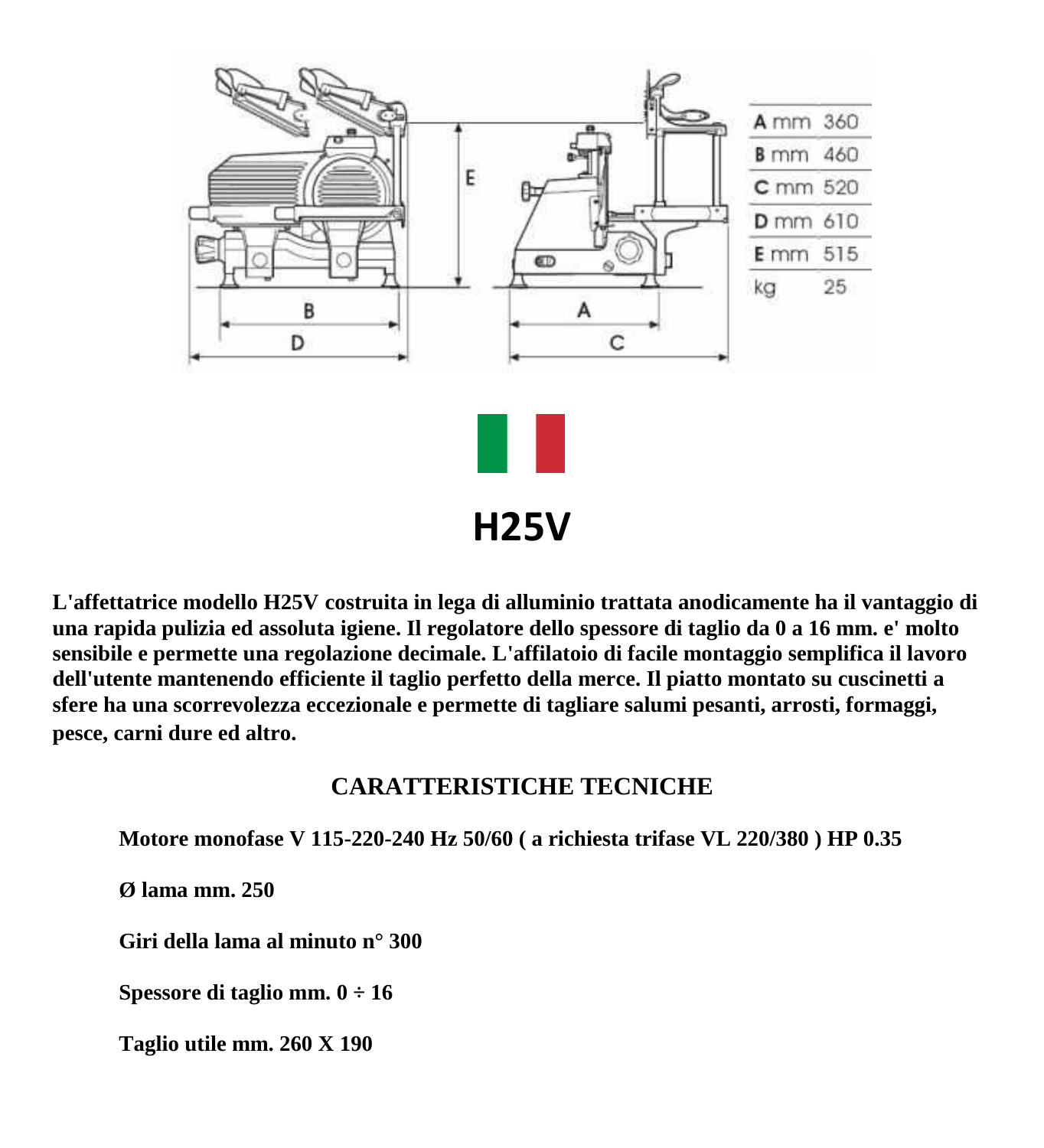

**The slicing machine mod. H25V, made of oxidised aluminium alloy, has the advantage of an easy cleaning and is very hygienic. The cutting thickness from 0 to 16 mm., with lighted adjusting knob, is very sensitive and allow you even a decimal adjustement. The easy and precise sharpening set makes the work of the users easiers by keeping the edge of the blade always sharp, for a very good cut of food. The carriage, running on ball bearings, has an exceptional fluency and you can cut also heavy sausages, roastbeef, cheese, fish, hard meat.** 

## **TECHNICAL SPECIFICATIONS**

**Single phase motor V 115-220 240 Hz 50/60 ( three-phase 220/380 V on request ) HP 0.35**

**Blade Ø mm. 250**

**R.p.m. of the blade 300**

**Thickness mm.**  $0 \div 16$ 

**Utilizable cutting mm. 260 X 190**